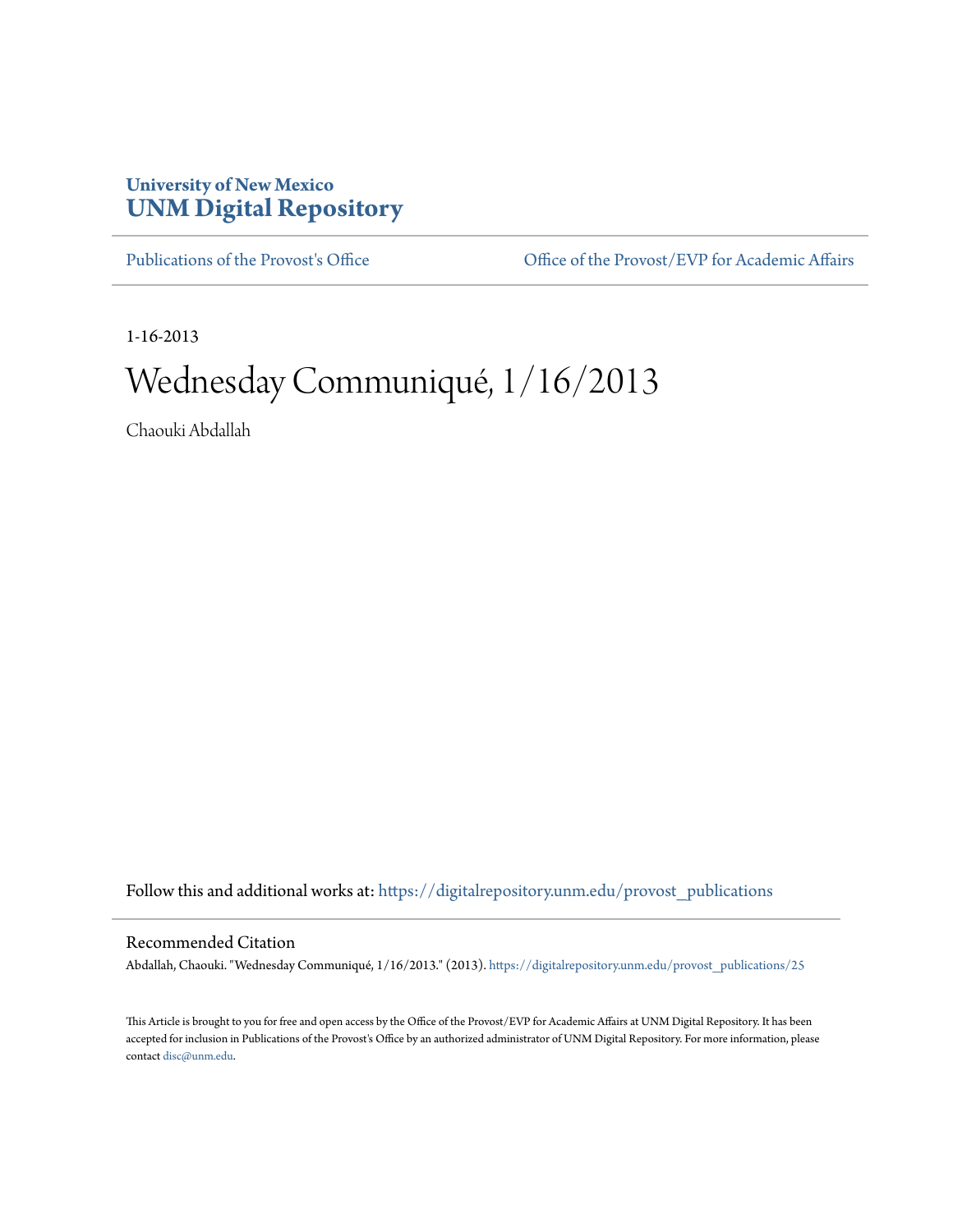

*WEDNESDAY COMMUNIQUÉ*

## **January 16, 2013**

*If I were given one hour to save the planet, I would spend 59 minutes defining the problem and one minute resolving it.*

—Albert Einstein

**Welcome Back!** I hope that you have all had a restful break and a happy New Year. The Spring 2013 semester promises to be busy for all of us as we continue our march toward adopting the UNM 2020 plan. Please stay engaged as we reaffirm and modernize our collaborative government.

**The 2013 State Budget:** On January 9, the Legislative Finance Committee submitted their FY14 budget recommendation [\(http://www.nmlegis.gov/lcs/lfc/lfcdocs/budget/2014RecommendVolI.pdf\)](http://www.nmlegis.gov/lcs/lfc/lfcdocs/budget/2014RecommendVolI.pdf). The following day, the executive branch submitted theirs [\(http://governor.state.nm.us/fy13budget.aspx\)](http://governor.state.nm.us/fy13budget.aspx). Next, the full legislature will take the two recommendations and will attempt to build the final budget. In both recommendations our UNM budget reflects the shift, which started in the last budget cycle, toward more outcomes funding—course completion and graduation rates, at-risk students, and STEMH degrees. The president's office, our government affairs office, the OVPR, and the academic affairs office are keeping a close eye on the progress of the legislative and appropriation process. We will keep the university community informed throughout the session that started on January 15, and ends on March 16, 2013.

**Grand Opening of the MaLL:** A grand opening celebration is scheduled for the University of New Mexico's newest learning innovation— the Math Learning Lab, or "MaLL." The ribbon-cutting event is set for Friday, January 25, from 1 to 4 p.m. at the Centennial Science and Engineering Library (CSEL). The MaLL is located on Lower Level 1. The event is open to the public and refreshments will be served.

**Knocking at the College Door:** "The Western Interstate Commission for Higher Education (WICHE) has been producing high school graduate forecasts for over 30 years, for use by a wide and diverse audience of policymakers, enrollment managers, college counselors, schools and school districts, researchers, and the media. This 8th edition of Knocking at the College Door presents projections through the class of 2028 by state and race/ethnicity." The report's projections "indicate that the era of annually increasing graduating classes through about 2011 is ending, while graduating classes are rapidly becoming more diverse." The full report, along with maps and supporting data, is available at [http://www.wiche.edu/knocking-8th.](http://www.wiche.edu/knocking-8th)

**Specific New Mexico Projections:** According to the WICHE report projections: "New Mexico's graduating class will continue to hover around 19,000 through 2013-14, as it has with some variability since about 1999-2000. Graduating classes will then increase by about 1% on average annually through 2024-25, when they will reach a new high of 22,300 before dipping back in the last several projected years. Nonpublic high school graduates were about 7% of the total in 2008-09, almost 1,400 in number. By 2027-28, the number of nonpublic graduates will have decreased slightly to 930, about 5% of the total in that year." Moreover, the report projects that "the proportion of public high school graduates that are Hispanic will increase from 49% of the total to 56% by 2019-20, and continue to account for 56% to 58% of the total through the end of the projections. American Indian/Alaska Natives are about 10% of the total in any given year; Asian/Pacific Islanders and Black non-Hispanics constitute 2% to 3% each in any given year." As we continue or UNM 2020 plan, the moderate growth in the high school graduate population, and its composition, must be taken into account for planning and funding purposes.

**The 2013 Women of Influence:** While UNM was on holiday break, Albuquerque Business First announced the 2013 women of influence. "These women are leaders in the state's industries, professions and organizations women who excel in the areas of business and community." Three of our own were selected as leaders in education: Barbara Bergman, interim dean of the University of New Mexico School of Law; Marilyn M. Dykman, director of